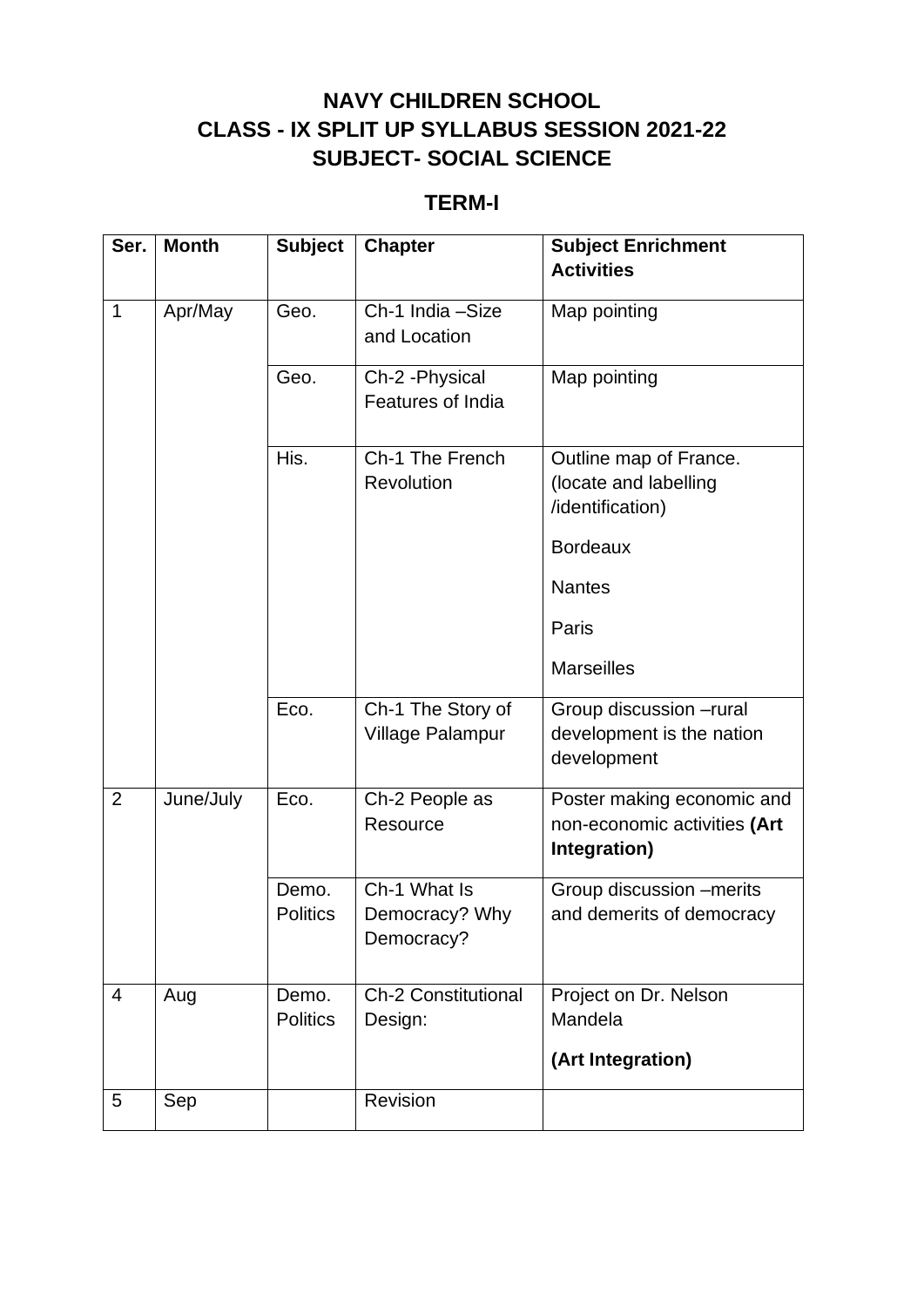## **NAVY CHILDREN SCHOOL CLASS - IX SPLIT UP SYLLABUS SESSION 2021-22 SUBJECT- SOCIAL SCIENCE**

## **TERM-II**

| Ser. | <b>Month</b> | <b>Subject</b>           | <b>Chapter</b>                                                   | <b>Subject Enrichment</b><br><b>Activities</b>                                                                                                                                                                               |
|------|--------------|--------------------------|------------------------------------------------------------------|------------------------------------------------------------------------------------------------------------------------------------------------------------------------------------------------------------------------------|
|      |              |                          |                                                                  |                                                                                                                                                                                                                              |
| 5    | Oct          | His.                     | Ch-2 Socialism in<br>Europe and The<br><b>Russian Revolution</b> | Outline map of world (for<br>locating and labelling<br>/identification) major<br>countries of first world war<br>Central power - Germany,<br>Austria - Hungary, Turkey<br>Allied powers- France,<br>England, Russia, America |
|      |              | Demo.<br><b>Politics</b> | Ch-3 Electoral<br><b>Politics</b>                                | Poster Making - the slogan<br>given by the various political<br>parties during the election<br>(Art Integration)                                                                                                             |
| 6    | Nov          | Geo.                     | Ch-4 Climate                                                     | Collect the data of rain in<br>your state (Last five years)                                                                                                                                                                  |
|      |              | Geo.                     | Ch-3 Drainage                                                    | Map skills (rivers and lakes)                                                                                                                                                                                                |
|      |              | Eco.                     | Ch-3 Poverty as A<br>Challenge                                   | Group discussion - different<br>kinds of employment                                                                                                                                                                          |
| 7    | Dec          | Demo.<br><b>Politics</b> | Ch-4 Working of<br>Institution                                   | Debate-Why do we need<br>Political Institutions?                                                                                                                                                                             |
|      |              | Geo.                     | Ch-5 Natural<br><b>Vegetation and Wild</b><br>Life               | Map skills (national parks,<br>bird sanctuary, Bio reserves                                                                                                                                                                  |